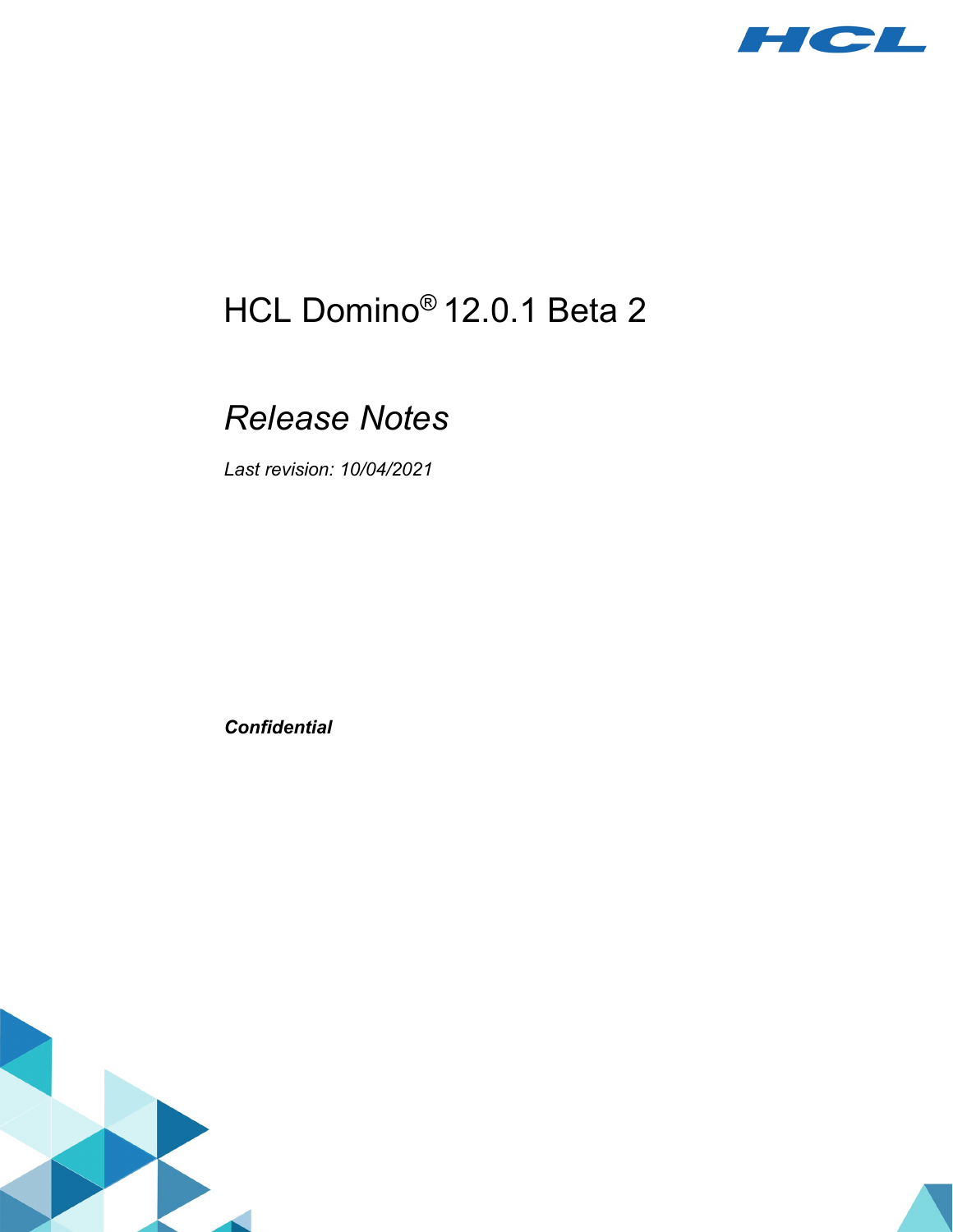# Contents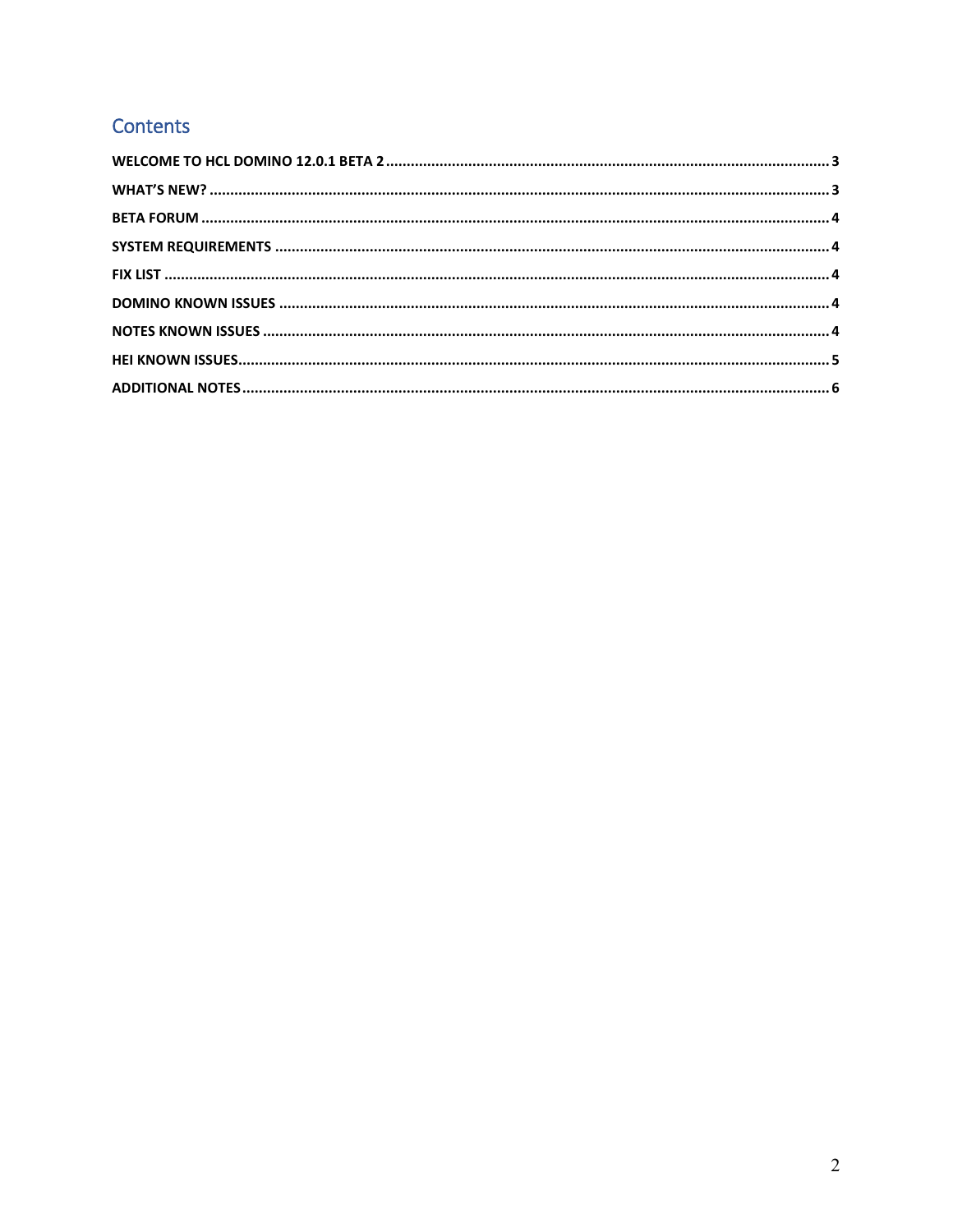### <span id="page-2-0"></span>Welcome to HCL Domino 12.0.1 Beta 2

The goal of the HCL Domino 12.01 Beta Program is for the community of beta participants to conduct an honest, constructive and thoughtful review and testing of the Domino 12.0.1 beta software. Beta 2 includes the following components:

- Domino on Docker
- Domino for Windows, Linux, AIX, IBM i
- HCL Enterprise Integrator
- Traveler for Windows, Linux, AIX (Multilingual), IBM i
- Notes Standard for Windows
- Notes Standard for Mac
- Notes, Designer, and Admin Client
- HCL Traveler for Microsoft Outlook (HTMO) 3.0.3

<span id="page-2-1"></span>**Note:** Beta 2 will be made available in Group 1 and Group 2 languages at a later date.

#### What's new?

The Beta documentation is published on the HCL documentation site. To get started, see the documentation on the new features.

**Note:** You may need to refresh your browser to see the documentation.

- **Domino documentation:** [What's new in Domino 12.0.1](https://help.hcltechsw.com/domino/beta/12.0.1/wn_1201beta2.html) beta 2?
- **Notes documentation:** [What's new in Notes 12.0.1](https://help.hcltechsw.com/notes/beta/12.0.1/whats_new_beta2.html) beta 2?
- **Domino Designer documentation:** [What's new in Domino Designer 12.0.1?](https://help.hcltechsw.com/dom_designer/beta/12.0.1/basic/wn_1201beta2.html)
- **Traveler documentation:** [What's new in Traveler 12.0.1?](https://help.hcltechsw.com/traveler/beta/12.0.1/new_server_features_12_01.html)
- **Traveler for Microsoft Outlook documentation** [What's new for Microsoft Outlook support?](https://help.hcltechsw.com/htmo/beta/3.0.3/whats_new_outlook_support.html)
- **HCL Enterprise Integrator documentation** For HEI what's new information, see the [HCL Enterprise Integrator 12.0.1 Release Notes](https://support.hcltechsw.com/csm?id=kb_article&sysparm_article=KB0092700)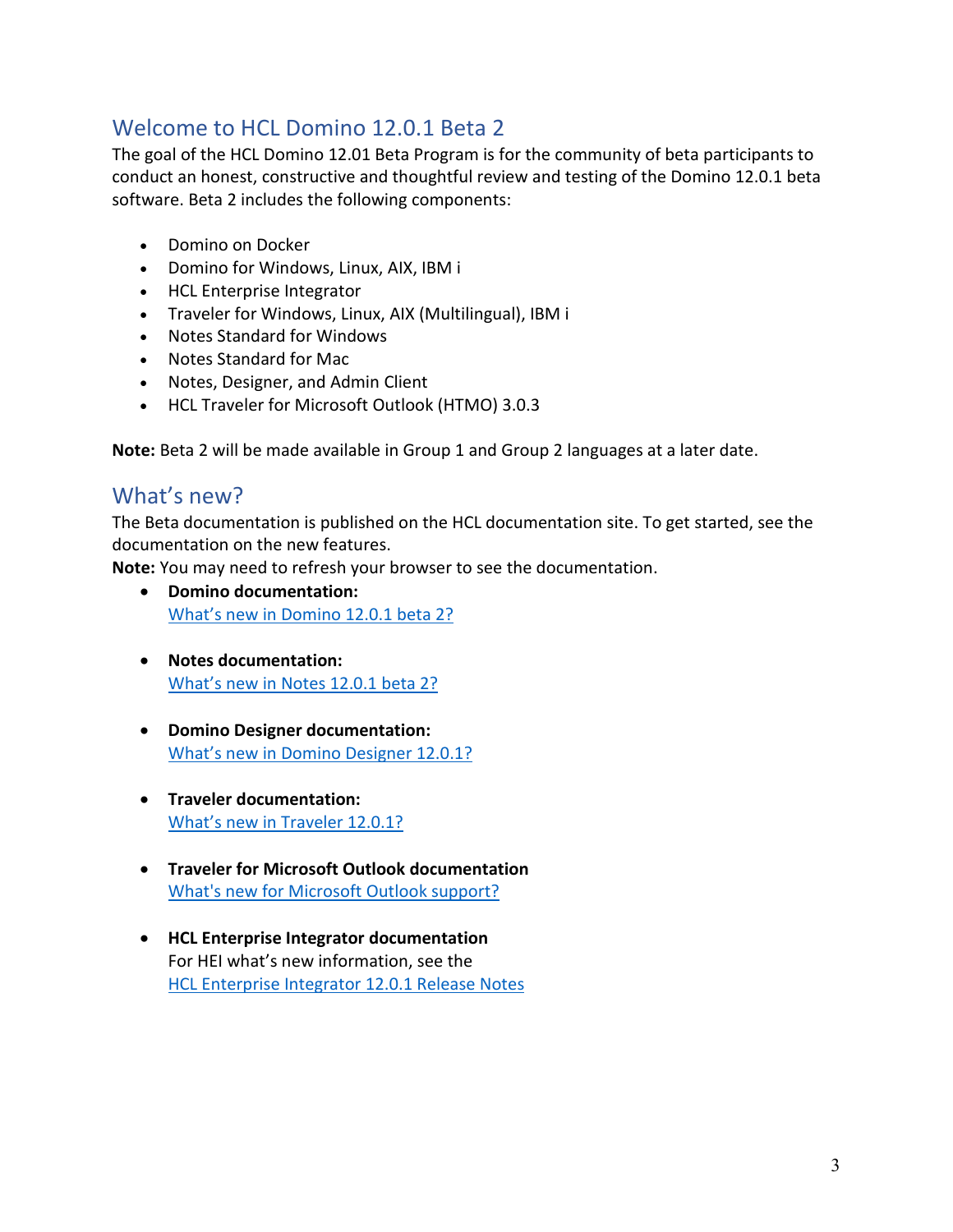#### <span id="page-3-0"></span>Beta Forum

As always, your input and feedback are crucial to us. Let us know what you think about the product and new features by submitting your feedback in our [Domino 12 Beta forum.](https://registration.hclpartnerconnect.com/d12betaforum.nsf) If you participated in a previous Domino beta, you can continue to use that account and no sign-up is required. Otherwise, you can create an account when prompted to authenticate. Please note that creating a new account may take some time as new accounts need to be validated.

#### <span id="page-3-1"></span>System requirements

System requirements are available on the HCL Software Support site:

- [Domino 12.0.1 system requirements](https://support.hcltechsw.com/csm?id=kb_article&sysparm_article=KB0092459)
- [Domino 12.0.1 for IBM i software requirements](https://support.hcltechsw.com/csm?id=kb_article&sysparm_article=KB0092460)
- [Notes 12.0.1 system requirements](https://support.hcltechsw.com/csm?id=kb_article&sysparm_article=KB0092461)
- [iNotes 12.0.1 browser requirements](https://support.hcltechsw.com/csm?id=kb_article&sysparm_article=KB0092462)
- Traveler supports the same operating system versions as Domino 12.0.1. For overall Traveler 12.x requirements, see [System requirements for Traveler 12.0.x.](https://support.hcltechsw.com/csm?id=kb_article&sysparm_article=KB0085674)
- [Traveler for Microsoft Outlook 3.0.3 system requirements](https://help.hcltechsw.com/htmo/beta/3.0.3/use_HTMO_mail_reqs.html)
- For HEI what's system requirements, see the HCL Enterprise Integrator 12.0.1 Release [Notes](https://support.hcltechsw.com/csm?id=kb_article&sysparm_article=KB0092700)

**Note:** A preview of a 64-bit Domino Designer client and Notes standard client for Windows is provided for Beta 2 through a separate installer. We encourage you to test integrating your extensions to this 64-bit client. This client is provided as a preview for testing and is planned for a release subsequent to 12.0.1.

#### <span id="page-3-2"></span>Fix list

<span id="page-3-3"></span>See the complete fix list for Notes and Domino 12.0.1 [here.](https://ds_infolib.hcltechsw.com/ldd/fixlist.nsf/Public?OpenView&Start=1&Count=30&Expand=1#1)

#### Domino known issues

- Having an empty dbmt compact filter.ind causes DBMT to skip compacting all databases. The dbmt\_compact\_filter.ind must have at least 1 entry; this entry can be a dummy name. SPR # JPAIC7DJBL
- If no .ind file is specified by -blacklist, DBMT skips compacting all databases. The .ind file for -blacklist must be specified and must have at least 1 entry; this entry can be a dummy name. SPR # DNADC6YQ7A

#### <span id="page-3-4"></span>Notes known issues

• Selecting **Document** > **Open in New Window** does not open a new window, and fails to load the view and content. After exiting the view, users see the following message: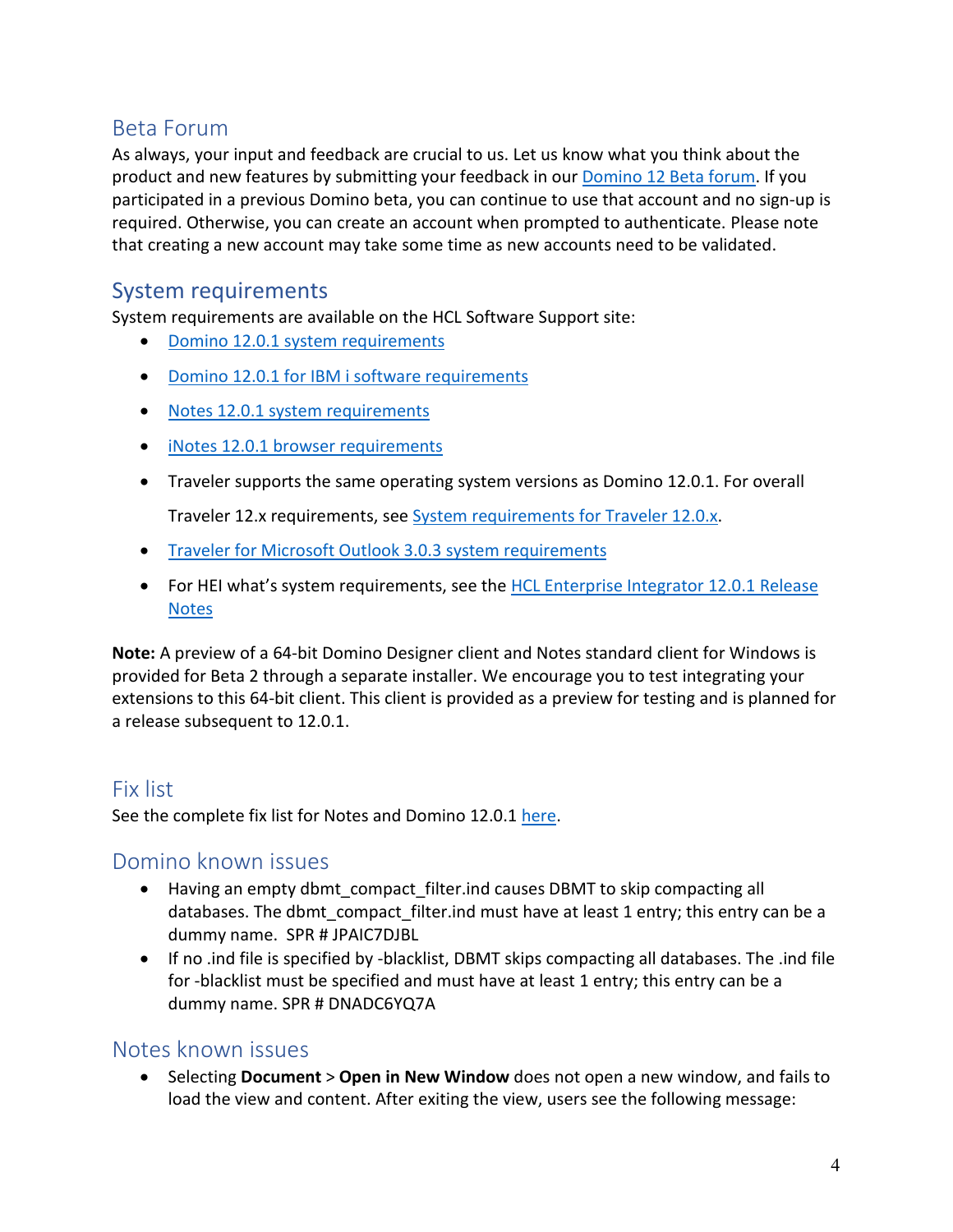

SPR # AYAVC7AFJL

- Unread count outline goes out of the selection rectangle for some cases in Workspace. SPR # SBOEC7B9VN
- Removal of 3 dots and make replica icon clickable. SPR # SBOEC79GN9

#### Traveler known issues

• Traveler Server and client support for mail routing between Domino and domains with Internationalized Domain Names (IDNs) may not work as expected in this beta delivery. This will be resolved in the final version of Traveler 12.0.1 and/or as needed in the HCL Verse mobile and HCL Traveler for Microsoft Office clients. SPR # BRISC75KWJ

#### Designer known issues

- LotusScript editor highlights selected text incorrectly. SPR # RGANC6VJ9W
- Expanding Reference Lotusscript language causes a crash (HCL Notes Error Notification). This is only an issue in V1201 64 bit. SPR # RGANC7DFW3

#### <span id="page-4-0"></span>HEI known issues

• Virtual document and Virtual agents may not work as expected on Domino 12.0.1. This will be fixed in final version of Domino 12.0.1 SPR # SKRYC62DYT

#### iNotes known issues

- Deleting internet certificate from iNotes security preferences produces a crash for any user with vaulted ID. The following steps reproduce this crash:
	- 1. Log in to iNotes.
	- 2. Select **Preferences** > **Security** > **NotesId Info**.
	- 3. Delete an internet certificate.
	- 4. Close the popup.
	- 5. In Security, click on **NotesID Info**. The crash occurs. SPR # RSRAC66EWC